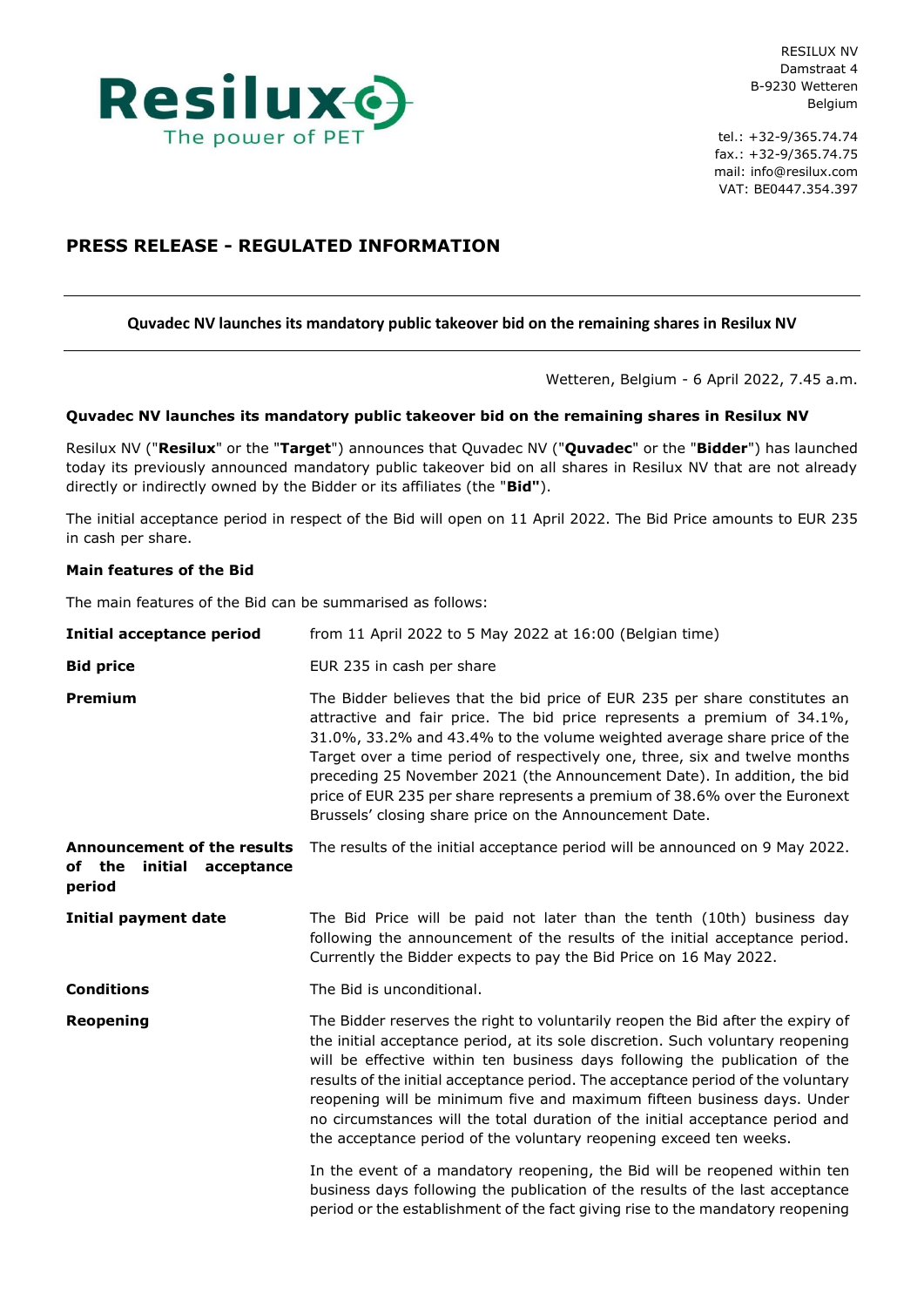|                                                               | for a subsequent acceptance period of a minimum of five and a maximum of<br>fifteen business days.                                                                                                                                                                                                                                                                                                                                                                                                                                      |
|---------------------------------------------------------------|-----------------------------------------------------------------------------------------------------------------------------------------------------------------------------------------------------------------------------------------------------------------------------------------------------------------------------------------------------------------------------------------------------------------------------------------------------------------------------------------------------------------------------------------|
| <b>Buy-out</b>                                                | If the Bidder owns at least 95% of the shares of the Target after an<br>acceptance period, the Bidder will subsequently launch a simplified squeeze-<br>out offer. As a result of the squeeze-out, all remaining shares will be<br>transferred to the Bidder by operation of law. This will result in the delisting<br>of the shares of the Target on the regulated market of Euronext Brussels.                                                                                                                                        |
| Prospectus,<br>acceptance<br>forms and memorandum of<br>reply | The prospectus (the "Prospectus") and the memorandum of response to the<br>Bid were approved by the FSMA on 5 April 2022.                                                                                                                                                                                                                                                                                                                                                                                                               |
|                                                               | The Prospectus is published in Belgium in the official, Dutch language version.                                                                                                                                                                                                                                                                                                                                                                                                                                                         |
|                                                               | The Prospectus and the acceptance forms can be obtained free of charge at<br>the counters of BNP Paribas Fortis, or by telephone at BNP Paribas Fortis on<br>+32 2 433 41 13. The Prospectus and the acceptance form are also available<br>on the following websites: www.bnpparibasfortis.be/sparenenbeleggen (in<br>www.bnpparibasfortis.be/epargneretplacer<br>Dutch),<br>(in<br>French)<br>and<br>https://www.resilux.com/EN/investors/publicoffer.html.                                                                            |
|                                                               | An English and French translation of the summary of the Prospectus is made<br>available on the above-mentioned websites. In case of any inconsistencies<br>between the English and/or the French translation of the summary of the<br>Prospectus on the one hand and the official Dutch version on the other hand,<br>the Dutch version shall prevail. The Bidder has verified the respective<br>versions and is responsible for their conformity.                                                                                      |
| <b>Acceptance of the Bid</b>                                  | Shareholders may tender their shares into the Bid by completing, signing and<br>submitting the applicable acceptance form, or otherwise registering it with<br>the Paying Agent Bank, at the latest on the last day of the initial acceptance<br>period at 16:00 hours (Belgian time) or, if applicable, of the subsequent<br>acceptance period of each reopening of the Bid.                                                                                                                                                           |
|                                                               | The completed and signed acceptance form can be submitted directly at the<br>offices of the Paying Agent Bank, free of charge. Shareholders may also<br>choose to register their acceptance directly or indirectly with other financial<br>intermediaries. In this case, they are advised to inquire about the costs and<br>fees that these institutions might charge, as they will have to bear these<br>themselves. These financial intermediaries must, where applicable, comply<br>with the procedures described in the Prospectus. |
|                                                               | Shareholders who hold shares in dematerialised form and wish to tender such<br>shares in the Bid shall instruct the financial intermediary where such<br>dematerialised shares are held to transfer the tendered shares immediately<br>from their securities account to (the Paying Agent Bank for the benefit of) the<br>Bidder.                                                                                                                                                                                                       |
|                                                               | Shareholders holding registered shares will receive from the Target a letter<br>evidencing their ownership of the number of shares (including a copy of the<br>relevant page of the share register) and setting out the procedure that<br>shareholders should follow to submit their completed and duly signed<br>acceptance form.                                                                                                                                                                                                      |
|                                                               | Shareholders holding both registered and dematerialised shares must<br>complete two separate acceptance forms: (i) one form for the registered<br>shares to be tendered in the Bid and which should be filed with the Target,<br>and (ii) one form for the dematerialised shares to be tendered in the Bid and<br>which should be filed with the financial intermediary where such<br>dematerialised Shares are held.                                                                                                                   |